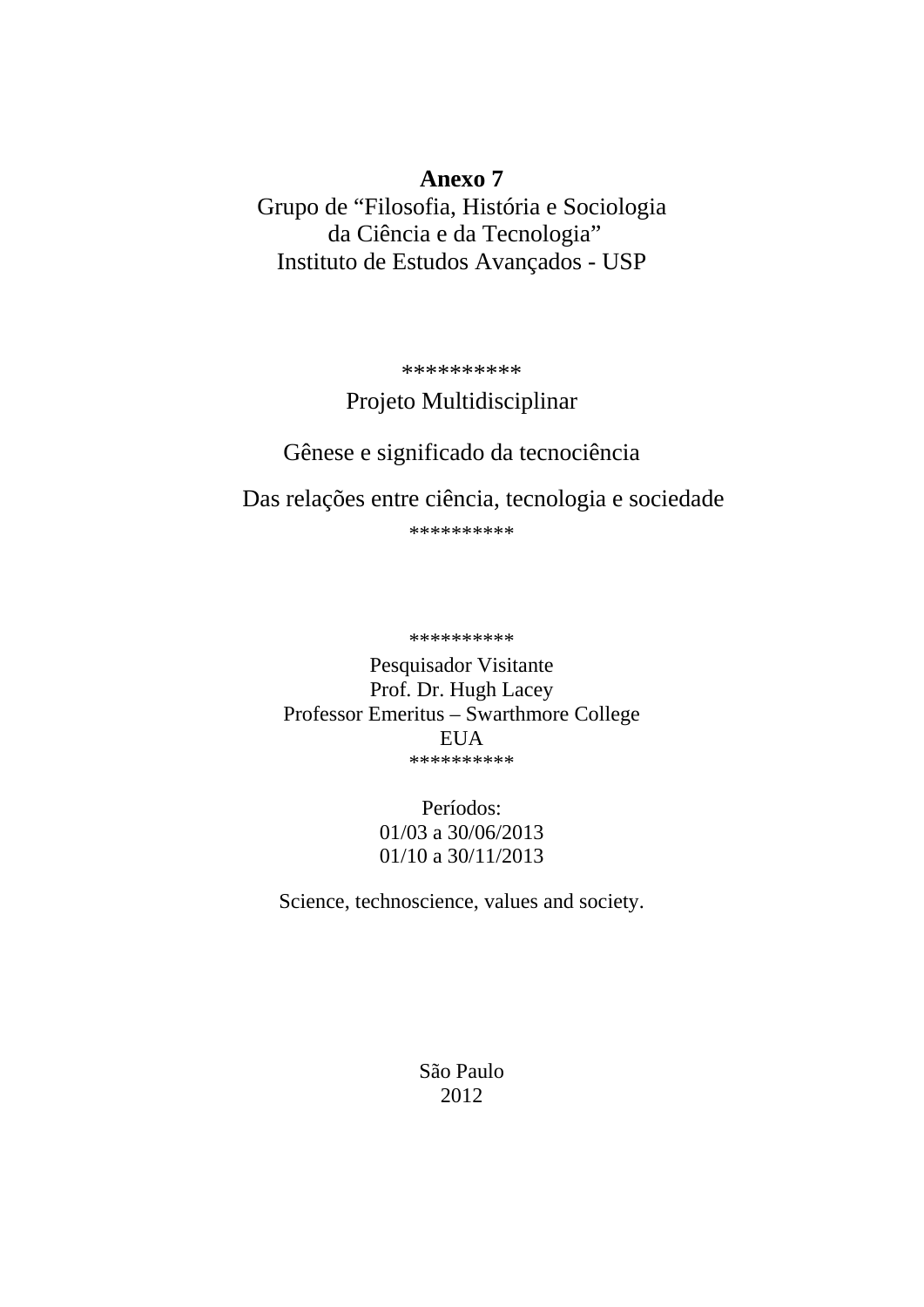### Hugh Lacey Science, technoscience, values and society.

#### **Background**

In VAC-1 (Lacey, 2008, second edition of book published in 1998) and Lacey (1999), I introduced a model of the roles that ethical/social/economic values actually play (and can legitimately play) in scientific practices – consistent with (i) maintaining the objectivity of scientific knowledge in the face of post-modernist arguments, and (ii) rejecting positivist-derived accounts of this objectivity. The model is summarized in the form of ten theses in VAC-2 (Lacey, 2010), Introdução. It also shows how value judgments may be influenced by (without being reduced to) outcomes of scientific knowledge (Lacey, forthcoming<sub>1</sub>); it creates a space in which philosophy and sociology of science can constructively interact, while each one maintains its specificity and integrity; and it provides a framework for fruitfully investigating relations between modern scientific knowledge and traditional (indigenous) forms of knowledge (Lacey, 2012b).

During the past decade, the model has been frequently discussed within Scientiae Studia and in several 'international seminars' and postgraduate courses at USP, and presented in mini-courses at meetings of ANPOF and at several universities throughout Brazil and in numerous talks at conferences and universities in Brazil, Argentina, USA, Canada, France and Germany. This discussion has led to the elaboration and clarification of the model – especially with contributions of USP colleagues – Pablo Rubén Mariconda, Marcos Barbosa de Oliveira, Maurício de Carvalho Ramos, and Sylvia Gemignani Garcia – so much so that it has properly become regarded as "Scientiae Studia's model of the interaction of values and scientific activities".

This model, like any other proposal in the philosophy of science, needs to be tested for its capacity to illuminate important features of scientific practices, and to provide a framework for criticizing them and pointing positively to directions that could fruitfully be followed in research. It has been demonstrated to have this capacity in several areas of science – for example:

1. Showing how the emergence of contemporary technoscience has roots in tendencies that have always been present in the tradition of modern science – by pointing to dialectical relations between adopting the kinds of methodologies that have predominated in modern science and holding values connected with the control of natural objects (or values of technological progress).

A range of views on the nature of technoscience, ours (Lacey, Mariconda, Garcia, and two of our doctoral students) in interaction with those of some well known European philosophers, historians and sociologists of science, is about to be published in a special issue of Scientiae Studia, edited by Lacey & Mariconda.

2. Showing how the methodologies, needed to deal with risks of technoscientific innovations, must have features that are not present in the methodologies that lead to knowledge that informs the generation of innovations – hence, supporting 'methodological pluralism', in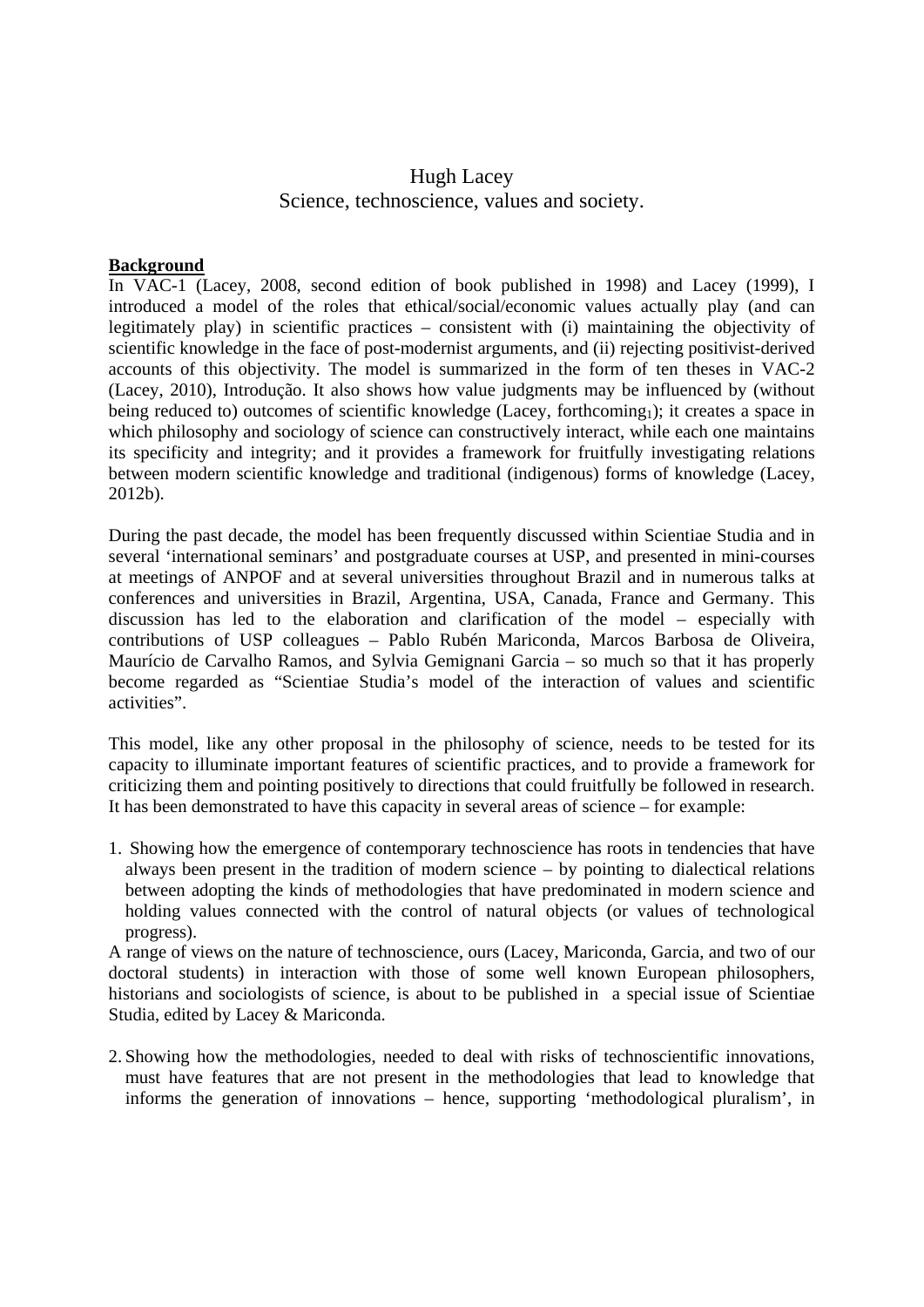which certain kinds of methodologies are dialectically linked with holding specific social values (Lacey, 2005, 2010).

- 3. The model has provided a context (i) for evaluating (and, to some extent, reinterpreting and defending) the fundamental values of the modern scientific tradition – impartiality (objectivity), neutrality and autonomy – in face of threats that they encounter from current scientific tendencies that have come to prioritize research that promises to lead to technoscientific innovations that serve economic growth (and related private and national objectives) – and (ii) for identifying the responsibilities that scientists incur in the light of these tendencies, especially with a view towards exploring the role of science in the strengthening of democracy. My USP colleagues have made important contributions in this area – these include: on objectivity: Mariconda (2006; 2010b); on neutrality: Oliveira (2003; 2008a); on autonomy: Oliveira (2012a); Mariconda & Lacey (2001); Lacey & Mariconda (2012); on technoscientific innovations/commercialization of science: Oliveira (2005; 2012b; forthcoming); on the responsibilities of scientists: Lacey (2008a; 2011b; 2012c); Mariconda (2010): Mariconda & Lacey (2010); Oliveira (2008a).
- 4.In my own work, I have used the conceptual categories opened up by the model to provide a framework in which the views and attitudes of the opposing parties in the controversies about transgenics (and alternatives such as agroecology) can be put into perspicuous contrast that opens up the possibility of rational discussion, and that identifies the role of scientific research (and research conducted under what methodologies) in attempting to resolve points of dispute (Lacey, 2006a; 2010). In this context, I have paid particular attention to the strategies of research deployed in agroecology – and this opens up possibilities for discussion about urgent issues today of public agricultural policy.

In a much less developed way (mainly in journalistic pieces), I have made use of the model in discussing issues connected with global warming and stem-cell research.

It has also been useful in discussing questions about what worldviews (including religious ones) are compatible with scientific results and engaging in scientific practices (Lacey, 2011c).

- 5.(a) Nicolas Lechopier (French postdoctoral fellow during 2008-9, supervised by Pablo Mariconda; currently professor University of Lyon, France) applied the model (with modifications) to investigations in epidemiology and to public health issues in poor neighborhoods (Lechopier, 2011a; 2011b).
- (b)Brena Fernandez (postdoctoral fellow during 2007-8, supervised by Marcos Barbosa de Oliveira; currently assistant professor of economics, UFSC) applied the model in connection with disputes among conflicting theories in economics (Fernandez 2003a; 2003b; 2006; 2009), and she has pursued affinities of the model with some ideas of feminist philosophy of science in USA (2008a; 2008b).
- (c)Renato Dagnino, and other researchers in 'tecnologia social' at UNICAMP, have used the model, both in their criticisms of dominant ideas about the neutrality of technology, and in articulating the genuine scientific credentials of alternative approaches of science and technology that are focussed on addressing how to resolve problems connected with social exclusion of vast numbers of poor people (Dagnino, 2010). Linking agroecology with 'tecnologia social', two current doctoral students of Dagnino (Márcia Tait, Vanessa Brito) are conducting sociological studies of agroecological practices in several Brazilian states.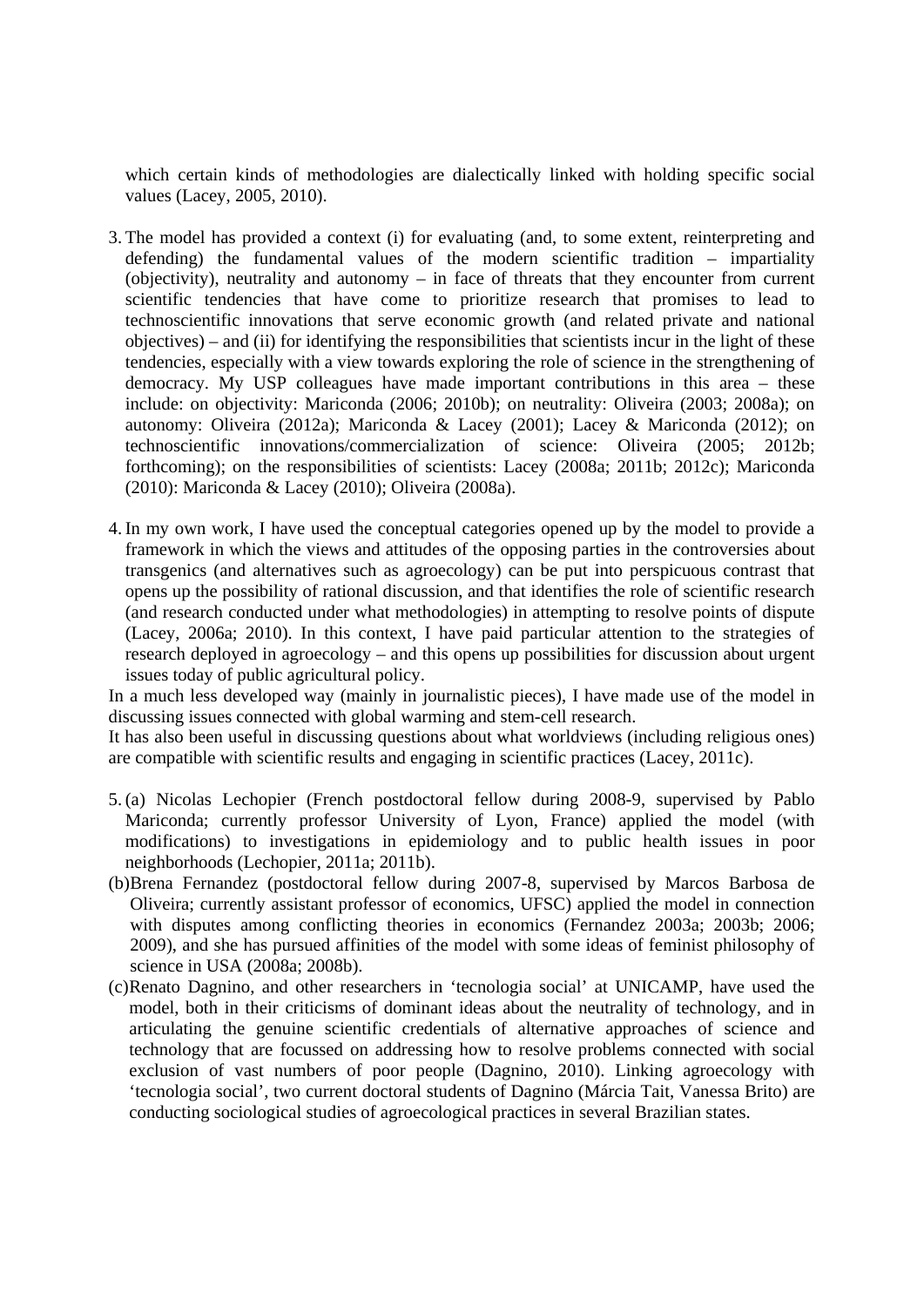- (d)Other Brazilian philosophers of science have interacted constructively with the model: e.g., Ivan Domingues (UFMG), Alberto Cupani (UFSC), Anna Carolina Regner (Unisinos).
- 6.Related issues have also been explored within Scientiae Studia, including: The Precautionary Principle (Lacey, 2006: 2012d); relevance of the model to science education; history of relations between science and values (Mariconda, 2006a; 2006b; 2008; 2011); ethics of scientific research; and science & democracy.

#### **The proposal**

(1) To offer a series of seminars – perhaps 10 – presenting Scientiae Studia's model of the interaction of values and scientific activities, its elaborations, its components still under development, and how it illuminates important features of scientific practices in many areas of research.

Hugh Lacey would organize and make presentations in most of the seminars (in Portuguese) – and, in several seminars, there would be presentations from others at USP who have made contributions to the model, and also from thoughtful critics. The seminars would aim to attract people from many areas of science throughout USP – so that the model could be subjected to vigorous testing from a wide array of points of view.

At the same time, drawing upon the contributions made in the seminars, a book (or an issue of Estudos Avançados) would be prepared – organized by Hugh Lacey and Pablo Mariconda – that would bring together, in a coherent unified volume, the 'current state of research' connected with the model, and anticipations of how it might continue to develop. It would include contributions by all the USP collaborators. (The list of publications below shows that there is a lot of material that has been produced on these themes in recent years - and it is waiting to be synthesized.)

- (2) In addition, I propose to organize a number of seminars perhaps 4 on contemporary issues
	- where matters of both science and values are fundamental. Provisionally the topics would be:
	- (a) Global warming/climate change; (b) nuclear energy and other matters related to energy;
	- (c) 'green technologies'; and (d) computer software developments.

These seminars, like those of (1), would aim to engage a diverse range of scientists and points of view – and speakers would be invited with this in mind. The goal would be to generate at USP (and hopefully among the broader public) vigorous discussion of contemporary matters of science and values that are important for the future of democracy.

(3) I would also use the occasion for organizing my recent articles into a volume to be published as VAC-3.

#### TIME FRAME:

Ideally I would like to be at USP for 6 months during 2013, divided into 2 periods: (i) March – June (4 months); (ii) October – November (2 months).

The first set of seminars would be planned for (i); the others for  $(ii)$  – and working on the proposed book could be completed during (ii).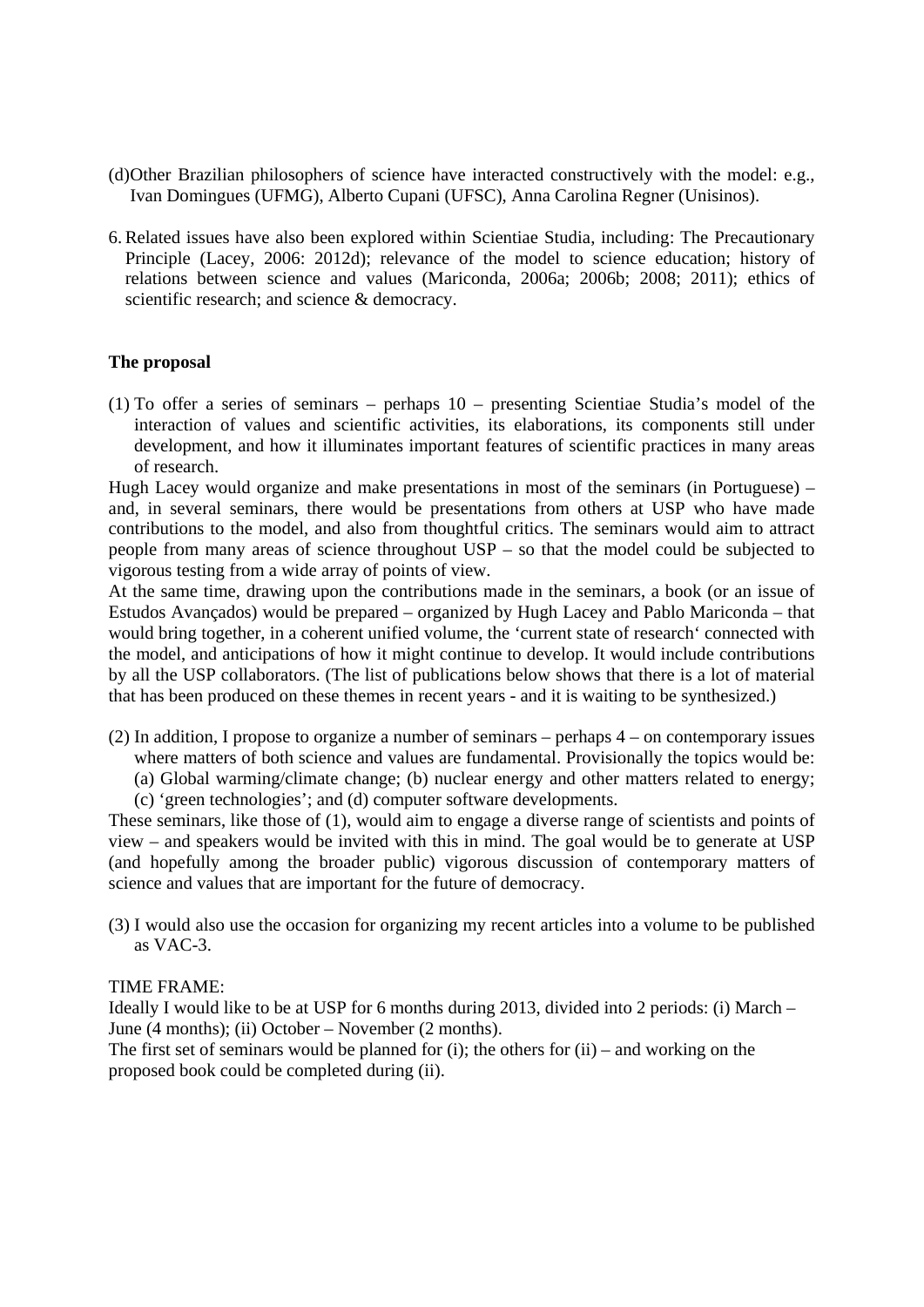#### BIBLIOGRAPHY

DAGNINO, R. (Ed.) Tecnologia Social: ferramento para construir outa sociedade. 2nd edition. Campinas: Komedi, 2010.

FERNANDEZ, B. Interview with Hugh Lacey. Trabalho, Educação e Saúde, v. 7, p. 623-628, 2009.

 –– A epistemologia de Hugh Lacey em diálogo com a economia feminista: neutralidade, objetividade e pluralismo. Revista Estudos Feministas, v. 16, p. 359-385, 2008a.

 –– Economia Feminista: uma proposta epistemológica em defesa do pluralismo. 3º Prêmio Construindo a Igualdade de Gêneros - Redações e trabalhos científicos monográficos vencedores. Brasília: Presidência da República / Ministério da C&T, 2008b, p. 37-55.

 –– Retomando a discussão sobre o papel dos valores na ciência: a teoria econômica dominante é (pode ser) axiologicamente neutra?. Episteme, v. 23, p. 151-176, 2006.

 –– Sobre a Neutralidade Axiológica das Ciências: a Crítica de Hugh Lacey e o Caso da Economia. Cadernos de Pesquisa Interdisciplinar em Ciências Humanas (UFSC), v. 4, n. 44, p. 1-9, 2003a.

 –– Isenção ou Inserção de Valores na Ciência? A Posição Crítica de Hugh Lacey. Cadernos de Pesquisa Interdisciplinar em Ciências Humanas, v. 4, n. 49, p. 1-16, 2003b.

#### LACEY, H.

Valores e Atividade Científica 1. São Paulo: Associação Filosófica 'Scientiae Studia' & Editora 34, 2008. [VAC-1]

Valores e Atividade Científica 2. São Paulo: Associação Filosófica 'Scientiae Studia' & Editora 34. 2010. [VAC-2]

A Controvérsia sobre Transgênicas: Questões científicas e éticas. São Paulo: Editora Idéias e Letras, 2006a.

Values and Objectivity in Science; current controversy about transgenic crops. Lanham, MD: Lexington, 2005.

Is Science Value Free? Values and Scientific Understanding. London & New York: Routledge, 1999.

'On the co-unfolding of scientific knowledge and viable values'. In P. E. Bour, G. Heinzmann, W. Hodges & P. Schroeder-Heister (eds.), Proceedings of the 14th Congress of Logic, Methodology and Philosophy of Science Nancy, France, 19-26 July, 2011. London: College Publications (forthcoming<sub>1</sub>).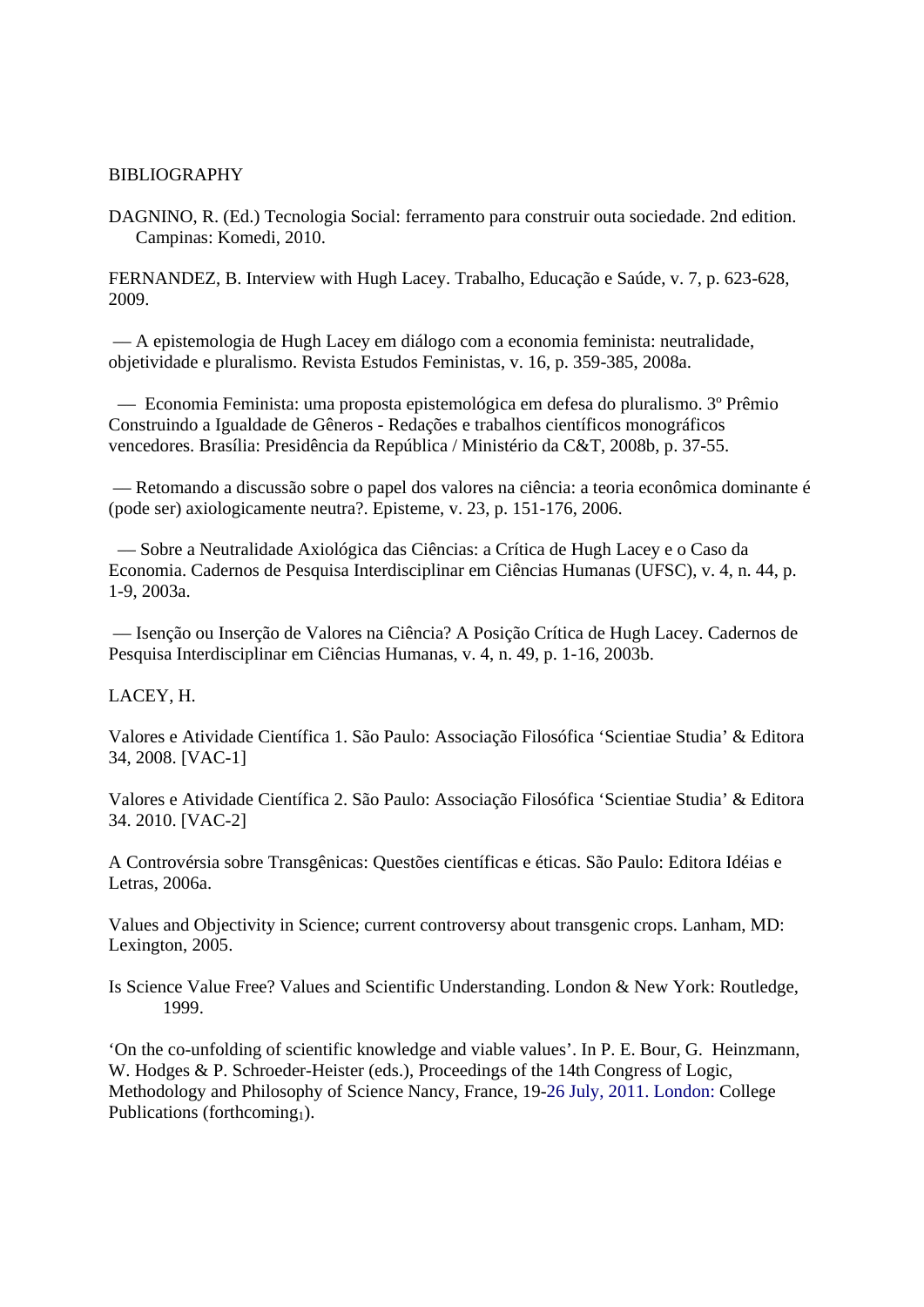'Qual é o alcance da pesquisa científica?'. In Filosofia e história da ciência no Cone Sul. Seleção de trabalhos do 7º Encontro. Campinas: AFHIC (forthcoming<sub>2</sub>).

'Reflections on science and technoscience', Scientiae Studia 10, 2012a (no prelo).

'Pluralismo metodológico, incomensurabilidade, e o status científico do conhecimento tradicional', Scientiae Studia 10, 2012b (no prelo).

'Las diversas culturas y la práctica de la ciencia'. In F. Tula Molina & G. Giuliano (eds.), Culturas Científicas y Alternativas Tecnológicas. Buenos Aires: Mincyt (Ministerio de Ciencia, Tecnología e Innovación Productiva), 2012c (no prelo).

'Ethical principles for making decisions about technoscientific innovations'. In Ivan Domingues (ed.) *Biotecnologias e Regulacões*. Belo Horizonte: Editora da UFMG - Coleção IEAT (Instituto de Estudos Avançados Transdisciplinares), 2012d (no prelo).

'Value neutrality in science', Encyclopedia of Philosophy and the Social Sciences. Thousand Oaks, CA: Sage Publications (to appear in 2013).

"Integrative pluralism". Studies in the History and Philosophy of Science, 42, 2011a: 218–221..

"A imparcialidade e as responsabilidades dos cientistas", Scientiae Studia, 9, 2011b: 487-500.

"A interação da atividade científica, visões de mundo e perspectivas de valores", in E. Cruz (org), Teologia e Ciência/Tecnologia. São Paulo: Editora Paulinas, 2011c. ["The interplay of scientific activity, worldviews and value outlooks", Science & Education 18, 2009: 839–860.]

Prefácio a Márcia M. Tait, Tecnociência e Cientistas: Cientificismo e Controvérsias na política de biossegurança brasileira, pp. 13–29. São Paulo: Editora Annablume, 2011d.

"Food crises and global warming: Critical Realism and the need to re-institutionalize science", (co-author: M. I. Lacey) in Roy Bhaskar, et al. (eds), Interdisciplinarity and Climate Change. London: Routledge, 2010a.

"The ethics of science and technology," in Pablo Lorenzano, Hans-Jyrg Rheinberger, Eduardo Ortiz and Carlos Delfino Galles (eds.), History and Philosophy of Science and Technology, vol. 3 [a volume of Encyclopedia of Life Support Systems (EOLSS)], pp. 258–291. Oxford: UNESCO Publishers–EOLSS publishers, 2010b.

"O lugar da ciência no mundo dos valores e da experiência humana", Scientiae Studia 7, 2009, 681–701.

"Ciência, respeito à natureza e bem-estar humano", Scientiae Studia 8 (3), 2008a, 297–327.

"Crescimento econômico, meio-ambiente e sustentabilidade social: a responsabilidade dos cientistas e a questão dos transgênicos", in G. Dupas (org.), Meio-ambiente e Cresimento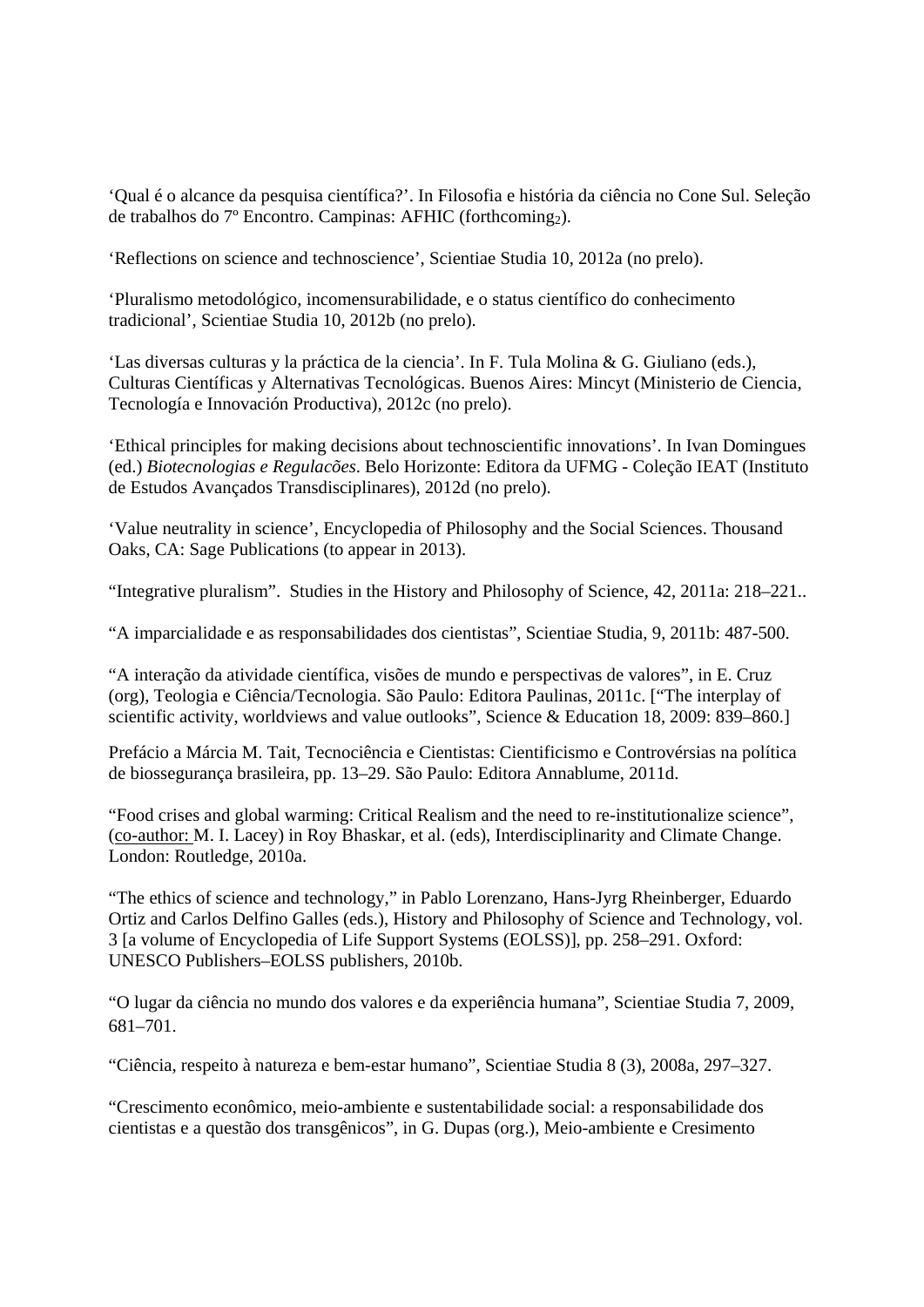Econômico: Tensões estruturais, pp. 91–130. São Paulo: Editora UNESP, 2008b.

"Can the threads of fact and value be disentangled?" in R., et al. (eds.) Filosofia e História da Ciência no Cone Sul, Seleção de trabalhos do 5o Encontro, pp. 5–16. Campinas: AFHIC, 2008c.

"Aspectos cognitivos e sociais das práticas científicas", Scientiae Studia 6, 2008d, 83–96. ["On the interplay of the cognitive and the social in scientific practices," Philosophy of Science 72, 2005: 977–988.]

"On the aims and responsibilities of science", Principia 11(1), 2007: 45–62.

"O Princípio de Precaução e a autonomia da ciência," Scientia Studia 4, 2006b, 373–392.

"Relações entre fatos e valores," Cadernos de Ciências Humanas 9, 2006c: 251–266.

LACEY, H. & MARICONDA, P. R. . The eagle and the starlings: Galileo's argument for the autonomy of science. How pertinent is it today?. Studies in History and Philosophy of Science, v. 43, p. 122-131, 2012.

LECHOPIER, N. Les valeurs de la recherche. Enquête sur la protection des données personnelles en épidémiologie. Paris: Michalon Éditions, 2011a

 –– Ética e justiça nas pesquisas sediadas em comunidades: o caso de uma pesquisa ecossistêmica na Amazônia. Scientiae studia, 9 (1), p. 129-47, 2011b.

MARICONDA, P. R. . As mecânicas de Galileu: as máquinas simples e a perspectiva técnica moderna. Scientiae Studia (USP), v. 6, p. 565-606, 2008.

 –– O controle da natureza e as origens da dicotomia entre o fato e valor. Scientiae Studia (USP), v. 4, p. 453-472, 2006a.

–– Galileu e a ciência moderna. Especiaria (UESC), v. 9, p. 26, 2006b.

 –– Galileo and modern science. In: Krause, D. ; Videira, A.. (Org.). Brazilian studies in philosophy and history of science: an account of recent works. Dordrecht Heidelberg London NY: Springer, 2011, v. , p. 57-69.

 –– Progresso Científico e Inovação Tecnológica da Perspectiva dos Valores. In: III CONGRESO IBEROAMERICANO DE FILOSOFÍA DE LA CIENCIA Y DE LA TECNOLOGÍA - CIFCyT, 2010, Buenos Aires, Argentina. Livro de Abstracts y Resúmenes, 2010.

MARICONDA, P. R. ; LACEY, H. . A Objetividade Científica e a Responsabilidade dos Cientistas. In: IV SEMINÁRIO DE HISTÓRIA E FILOSOFIA DA CIÊNCIA, 2010, Ilhéus. Programação e Resumos, 2010b.